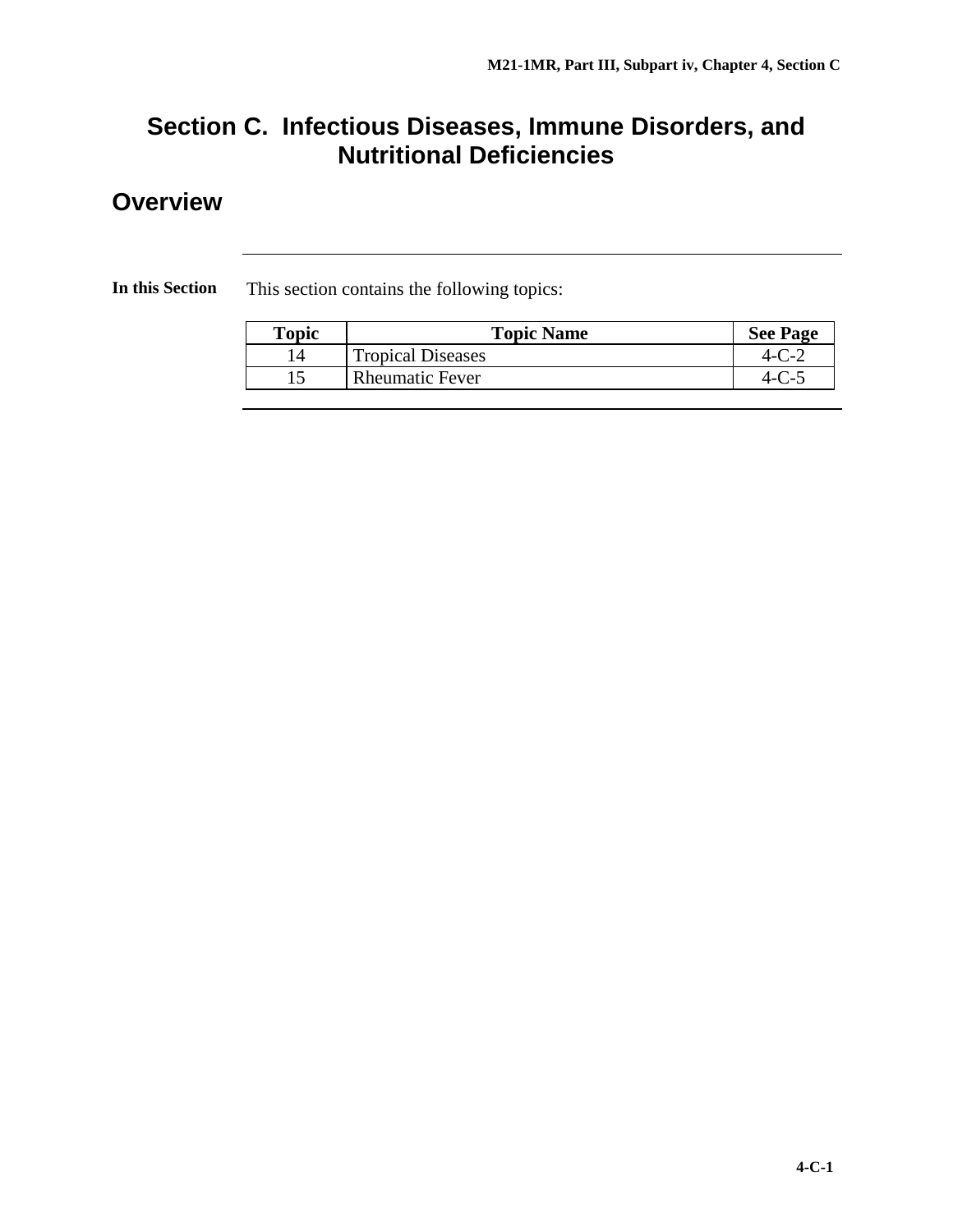# **14. Tropical Diseases**

| Introduction       | This topic contains information about tropical diseases, including              |
|--------------------|---------------------------------------------------------------------------------|
|                    | • specific tropical diseases<br>• obtaining information about tropical diseases |
|                    | • incubation periods of tropical diseases, and                                  |
|                    | • considering service connection for tropical diseases not of record.           |
| <b>Change Date</b> | December 13, 2005                                                               |
|                    | Continued on next page                                                          |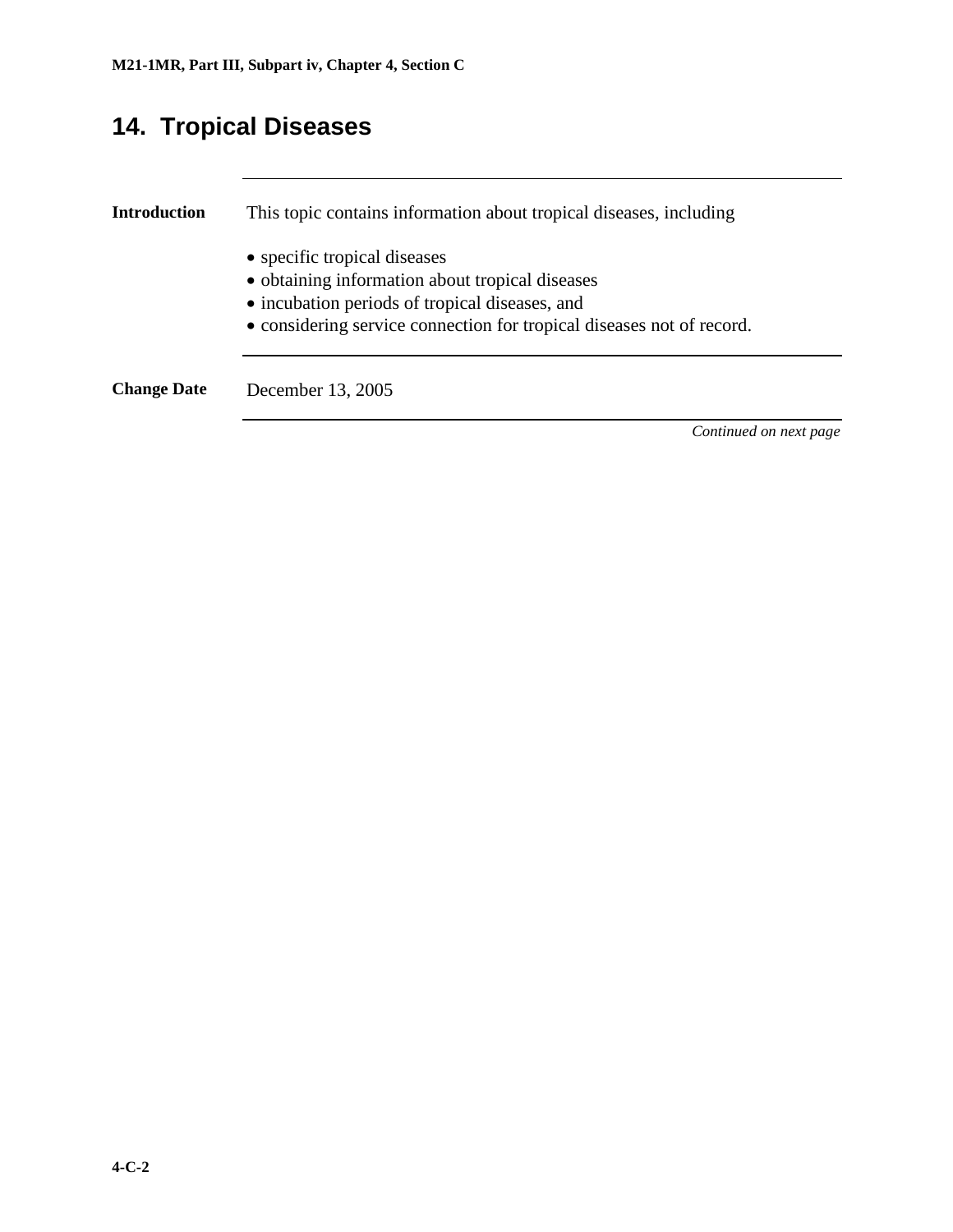### **14. Tropical Diseases,** Continued

**a. Specific Tropical Diseases**

The following tropical diseases, among others, may require attention in view of their incidence in areas of foreign service:

- bacterial infections, including
	- − bacillary dysentery
	- − cholera
	- − Hansen's disease (leprosy)
	- − Oroya fever
	- − pinta
	- − plague
	- − relapsing fever, and
	- − yaws
- viral infections, including yellow fever
- roundworm parasitic infections, including
	- − dracontiasis
	- − filariasis (Bancroft's type)
	- − hookworm infection
	- − loiasis, and
	- − onchocerciasis, and
- other parasitic infections, including
	- − amebiasis
	- − blackwater fever
	- − leishmaniasis
	- − malaria, and
	- − schistosomiasis.

#### *Notes*:

- Rate amebiasis and schistosomiasis under the digestive system.
- Rate pinta, verruga peruana (a late residual of Oroya fever), onchoceriasis, oriental sore, and espundia (old world cutaneous and American mucocutaneous leishmaniasis) under diseases of the skin.

*Continued on next page*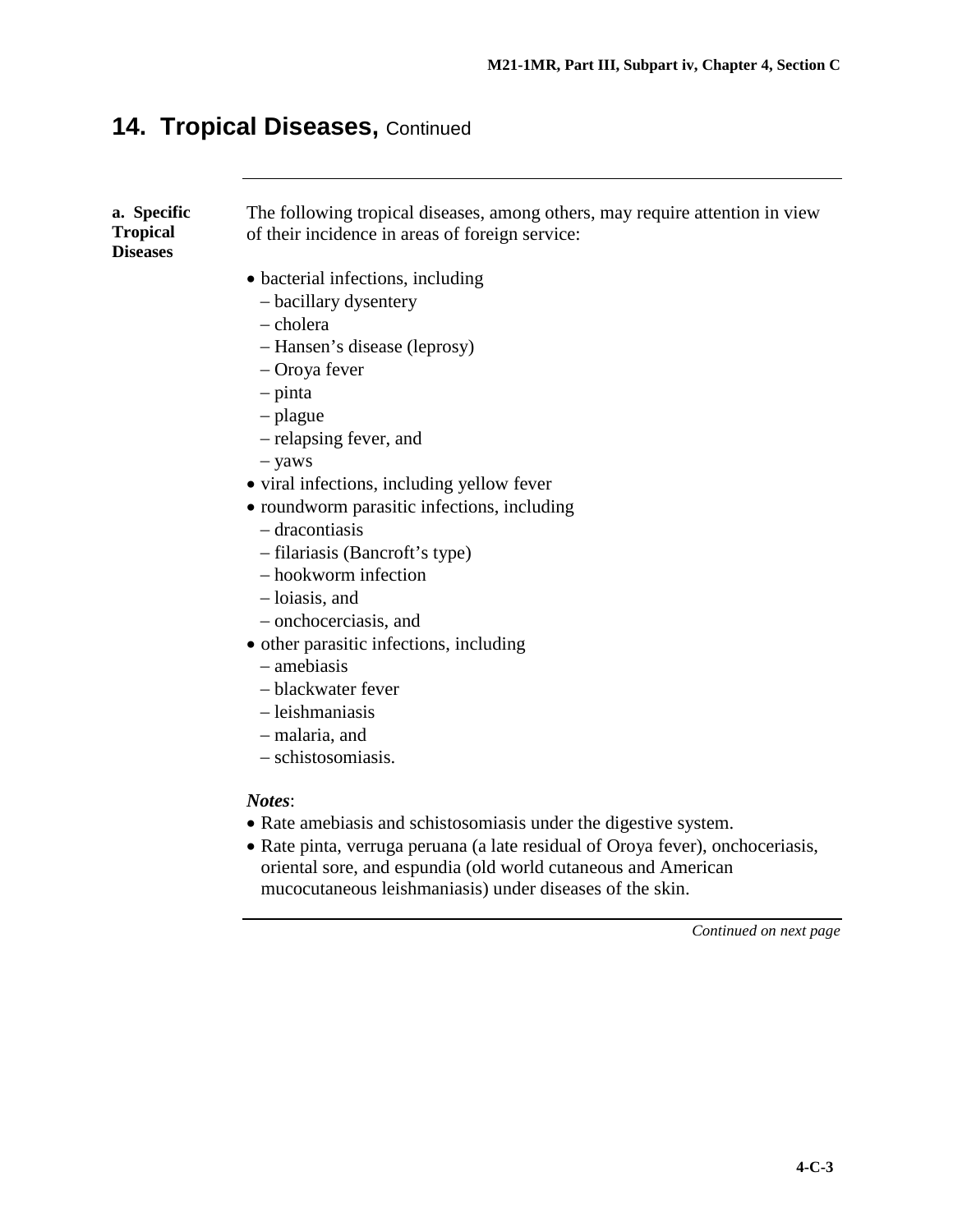### **14. Tropical Diseases, Continued**

| b. Obtaining       | An understanding of the locality, incubation period, and residuals of tropical    |
|--------------------|-----------------------------------------------------------------------------------|
| <b>Information</b> | diseases may be obtained from standard treatises.                                 |
| about Tropical     |                                                                                   |
| <b>Diseases</b>    | <b>Reference:</b> For more information on tropical diseases, see <i>The Merck</i> |
|                    | Manual of Diagnosis and Therapy.                                                  |

The table below contains the incubation periods of some tropical diseases.

| <b>Tropical Disease</b>            | <b>Incubation Period</b> |
|------------------------------------|--------------------------|
| dracontiasis (Guinea worm disease) | 14 months                |
| filariasis, Bancroft's type        | up to $8$ to $12$ months |
| kala-azar (visceral leishmaniasis) | up to one year           |
| Hansen's disease (leprosy)         | five years or more       |
| loiasis, calabar swelling          | three years              |
| oriental sore, old world cutaneous | up to 18 months          |
| leishmaniasis                      |                          |

| d. Considering         |  |
|------------------------|--|
| Service                |  |
| <b>Connection for</b>  |  |
| <b>Tropical</b>        |  |
| <b>Diseases Not of</b> |  |
| <b>Record</b>          |  |
|                        |  |

**c. Incubation Periods of Tropical Diseases**

> When considering service connection for tropical diseases *not* of record during service always

- consider tropical residence other than that during military service, and
- consult standard texts for disease factors, such as
	- − locality of confinement
	- − early symptoms
	- − course of the disease, and
	- − periods of incubation.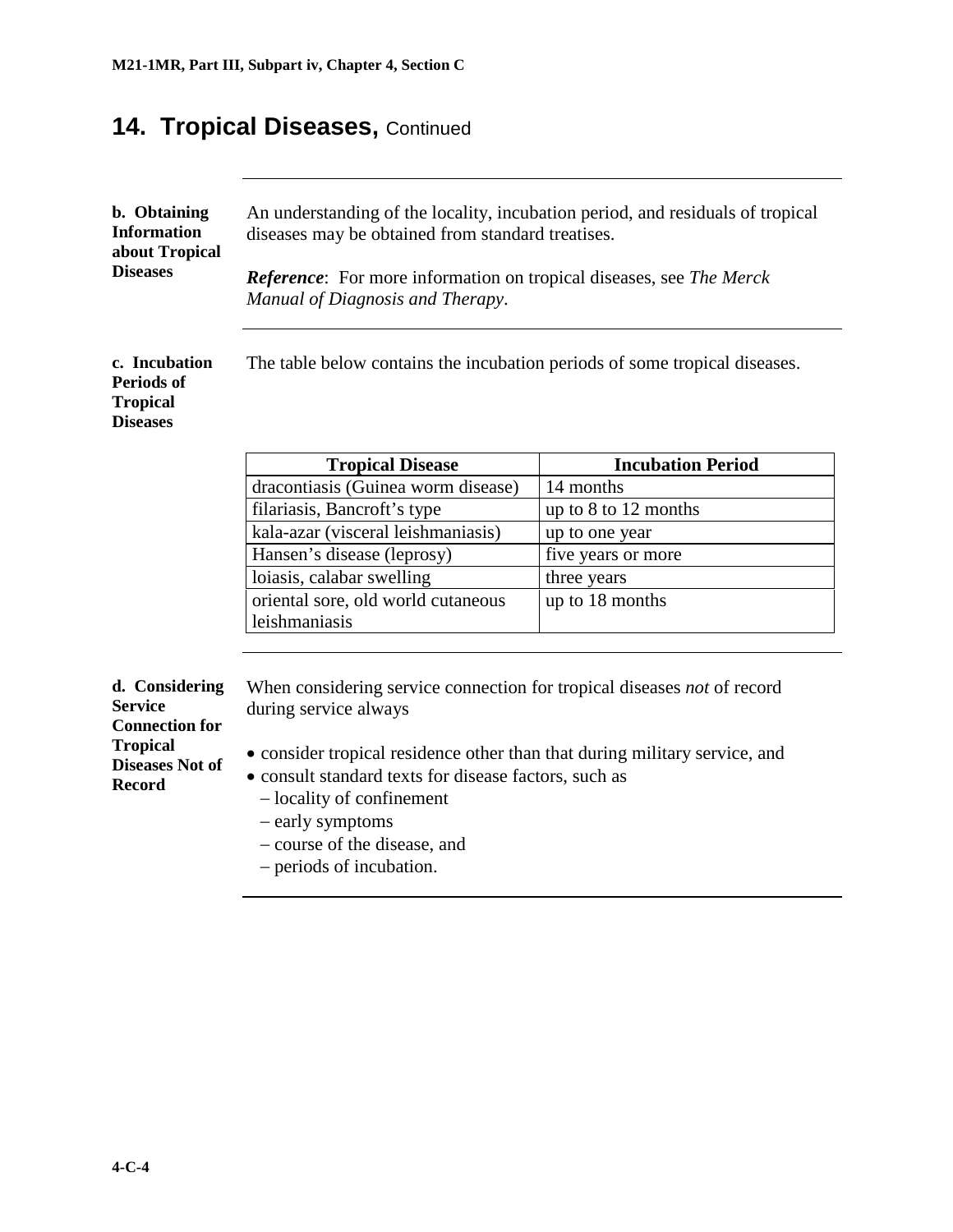| <b>Introduction</b>                         | This topic contains information about rheumatic fever, including                                                                                                                            |
|---------------------------------------------|---------------------------------------------------------------------------------------------------------------------------------------------------------------------------------------------|
|                                             | • the definition of rheumatic fever                                                                                                                                                         |
|                                             | • complications of rheumatic fever                                                                                                                                                          |
|                                             | • the prognosis of rheumatic fever, and                                                                                                                                                     |
|                                             | • considering the effects of rheumatic heart disease.                                                                                                                                       |
| <b>Change Date</b>                          | December 13, 2005                                                                                                                                                                           |
| a. Definition:<br><b>Rheumatic</b><br>Fever | <b>Rheumatic fever</b> is an acute, subacute, or chronic systemic disease that, for<br>unknown reasons, is self-limiting or may lead to slowly progressive valve<br>deformity of the heart. |
| b.<br><b>Complications</b>                  | Complications of rheumatic fever include                                                                                                                                                    |
| of Rheumatic                                | • cardiac arrhythmias                                                                                                                                                                       |
| Fever                                       | • pericarditis                                                                                                                                                                              |
|                                             | • rheumatic pneumonitis                                                                                                                                                                     |
|                                             | • pulmonary embolism                                                                                                                                                                        |
|                                             | • pulmonary infarction                                                                                                                                                                      |
|                                             | • valve deformity, and                                                                                                                                                                      |
|                                             | • in extreme cases, congestive heart failure.                                                                                                                                               |
| c. Prognosis of<br><b>Rheumatic</b>         | The prognosis is good in cases of rheumatic fever.                                                                                                                                          |
| Fever                                       | If the age of onset is postadolescence, residual heart damage                                                                                                                               |
|                                             | • occurs in less than 20 percent of the cases, and                                                                                                                                          |
|                                             | • is generally less severe than if the onset is during childhood.                                                                                                                           |
|                                             | <i>Note:</i> Mitral valve insufficiency is the most common residual.                                                                                                                        |
|                                             |                                                                                                                                                                                             |

# **15. Rheumatic Fever**

*Continued on next page*